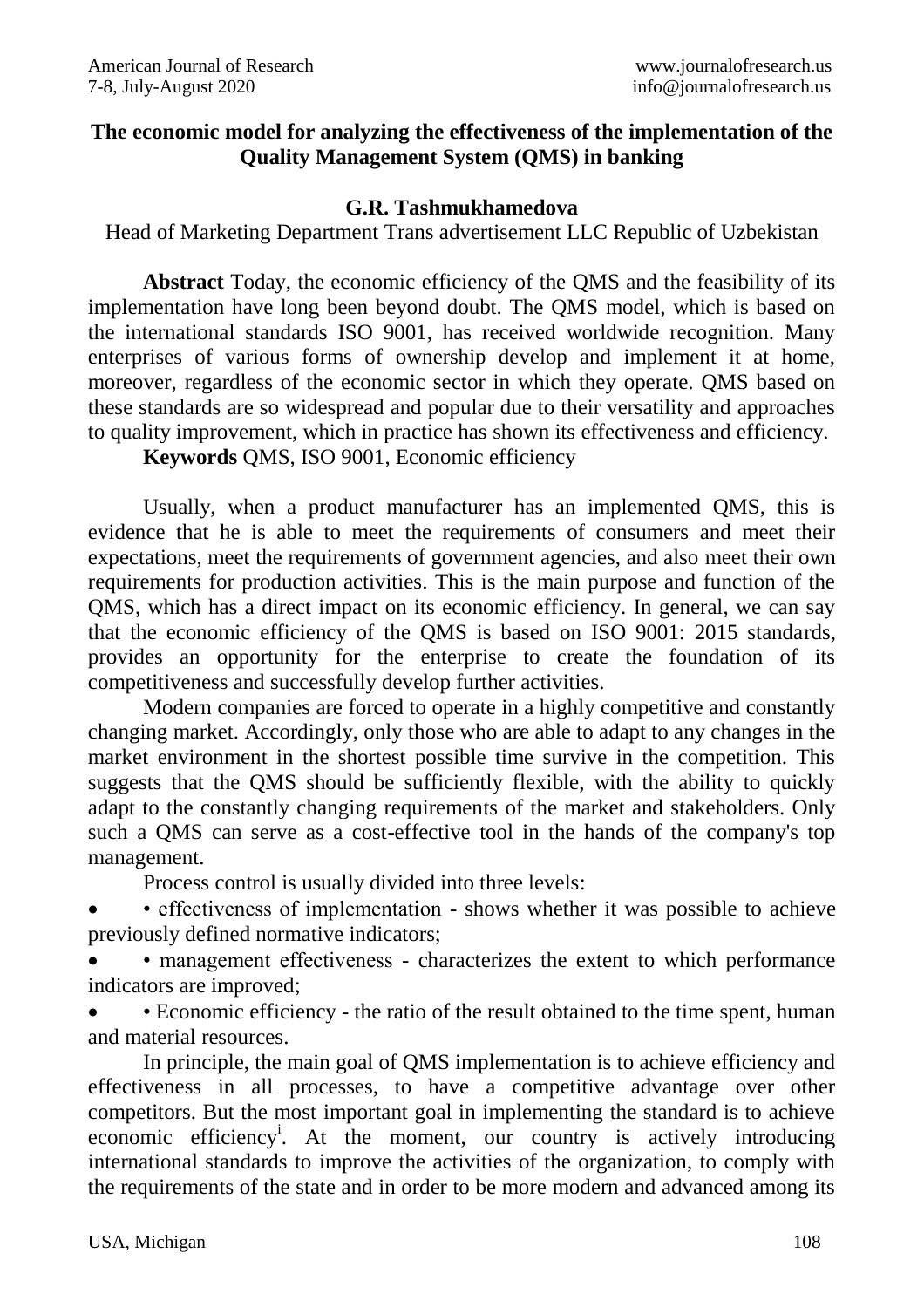environment. But, achieving economic efficiency after the implementation of the QMS is the main goal of companies, since the implementation should give a tangible and strong impetus to development and easily close the initial investment in quality standards.

 If the work examines the effectiveness of bank risk management, then in addition, it can be considered that the modern scientific literature on interpretations of the concept of "efficiency".





It turns out that efficiency is an assessment of the achievement of the goals set by the organization, and reflects the level of implementation of the developed strategy, and efficiency is an assessment of the use of material and time costs of the company for the process of implementing this strategy. At the same time, the complexity of assessing the effectiveness of the quality management system and analyzing the effectiveness in most cases is associated with their multidimensionality<sup>ii</sup>.

Evaluation of the efficiency of banking activities is most often given using the first definition, according to which the efficiency of a bank is assessed by the correlation between the values of indicators of the bank's activities and a predetermined border of efficiency.

Accordingly, the effectiveness of the bank is not only the results of its activities, but also an effective system of banking risk management, strategic management, and the use of a modern bank management system, which implies ensuring the quality of processes and strict control. In this case, the QMS for the banking sector will come to our aid as a foundation for creating conditions for effective management of banking risks.

For a more complete understanding, the types of economic effects can be listed. For example, the economic effects in the implementation and improvement of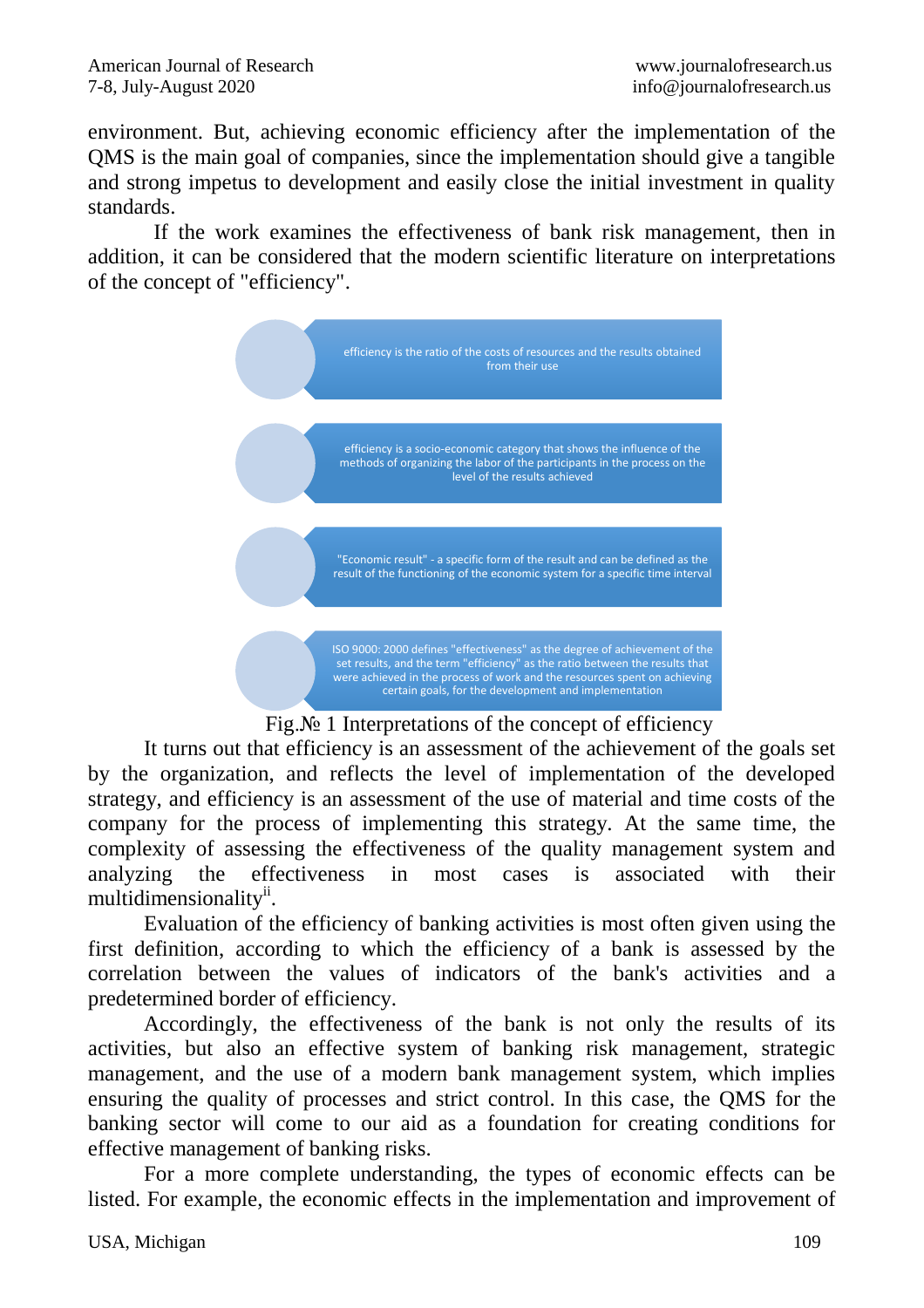#### quality management in banking include:



Fig. 2. Compiled by the author based on the works of M.I.Samogorodskaya iii.

Although many Western banks have already implemented ISO 9000 standards, only a small number of banks in Uzbekistan have received certificates of conformity. The reason may be a delay in the development of innovations and management standards, as well as an unstable situation in the country's economy. Nevertheless, there is a great need for the creation of a QMS in domestic banks, increased consumer requirements for banking products and services, and high competition in the financial market. Also, the requirements for standardization of banking activities are reflected in the decrees and decrees of the President of the country. It should be noted that banks have actively begun to implement international standards and use QMS tools in their activities to achieve economic efficiency and market recognition.

For example, the costs for the development and implementation of the QMS in one of the commercial banks in Russia amounted to 1,859,504 rubles. As a result of eliminating most types of inconsistencies, the total costs of operating the bank were reduced by 12%, while increasing revenues by  $10\%$ <sup>iv</sup>.

In fact, the assessment of the economic effect achieved by improving some quality indicators is not particularly difficult, since the effect is expressed in available financial values: an increase in the company's presence in the market, an increase in sales, a reduction in production costs, etc. The most difficult thing is to determine and identify which initiative resulted in an increase in economic indicators. For example, it will be difficult to determine that some of the new customers have appeared due to an improvement in the quality characteristics of products or due to a powerful advertising campaign. It is even more difficult to predict in advance the economic effect that can be achieved by improving quality indicators. This is usually a complex analytical process and requires additional marketing research and analytical calculations. To assess how much, with a certain improvement in the quality of a product or service, the sales volume, customer base, market share of the company or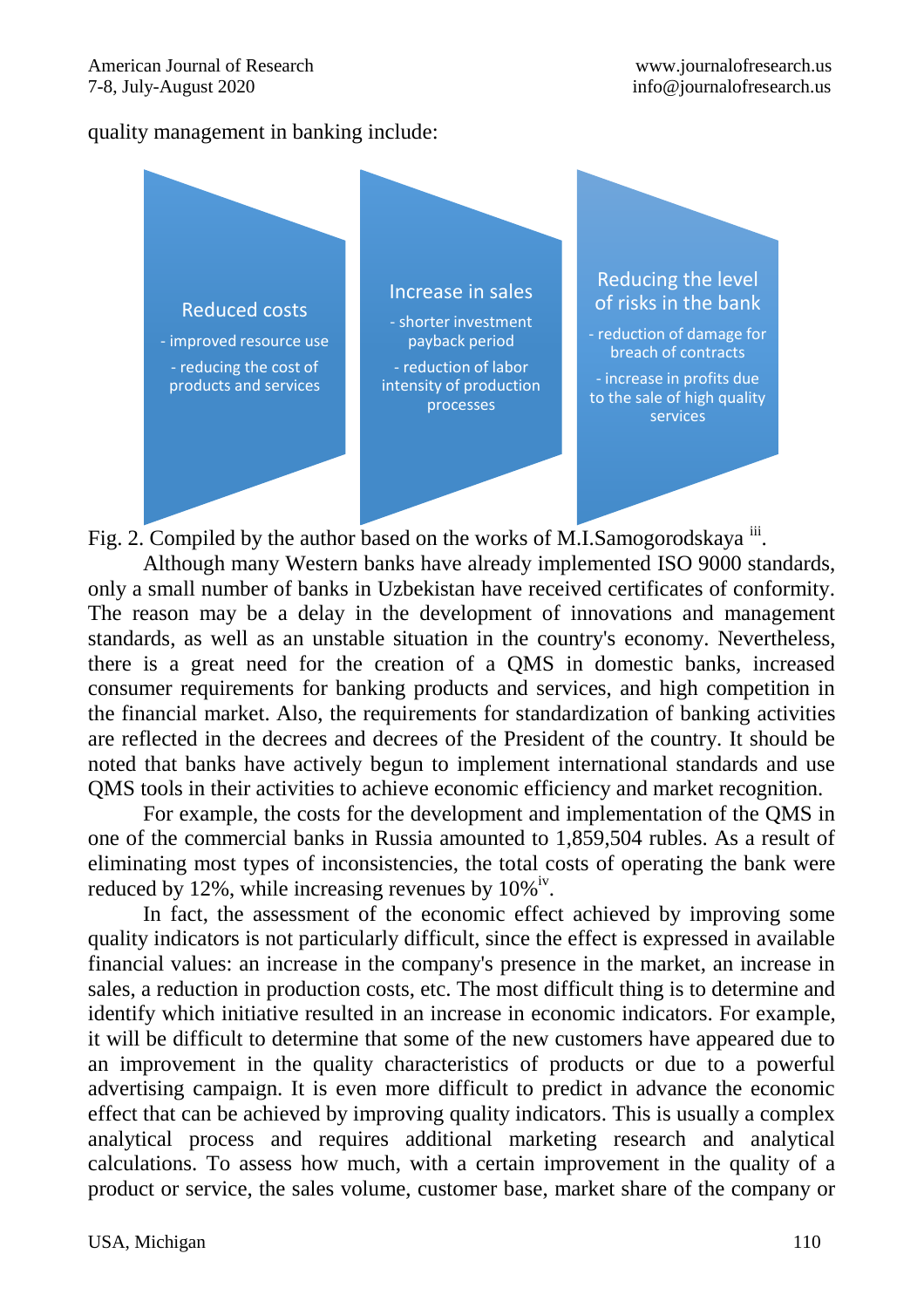the life cycle of a customer or product can increase, it is necessary to assess the sensitivity (elasticity) of consumers to the quality of the product or service. It turns out that the assessment of the correlation between the quality and efficiency of an enterprise is the most difficult, but with a competent definition of this correlation, high results can be achieved.

Oddly enough, the high quality of the services provided can be effectively used to achieve high and mostly short-term effects. For long-term effectiveness and efficiency, it is necessary to focus on ensuring that the main production, auxiliary and service processes comply with the internal standards of the enterprise. And the most important thing is to maintain harmony in all processes.

Recently, experts have proposed six main approaches used to assess the effectiveness of the QMS of enterprises, which can be applied to banks.



Fig.3. Six main approaches used to assess the effectiveness of the QMS of enterprises

1. Determination and assessment of criteria for compliance of the level of the management system with the established requirements. This methodology can be implemented by the following methods:

─ external and internal audit for compliance with international standards;

─ assessment or self-assessment of performance;

─ international quality rating systems.

2. Functional model for assessing the effectiveness and efficiency of the QMS. It examines the degree of influence of individual elements of the QMS on the functioning of the bank as a whole. This methodology can be implemented by the method of expert assessment, which provides for a quantitative assessment of the effectiveness of the functioning of the QMS. The main tasks of the assessment are to identify weakly functioning individual elements of the system; assessing the functioning of the system as a whole and developing the necessary measures to further improve the QMS.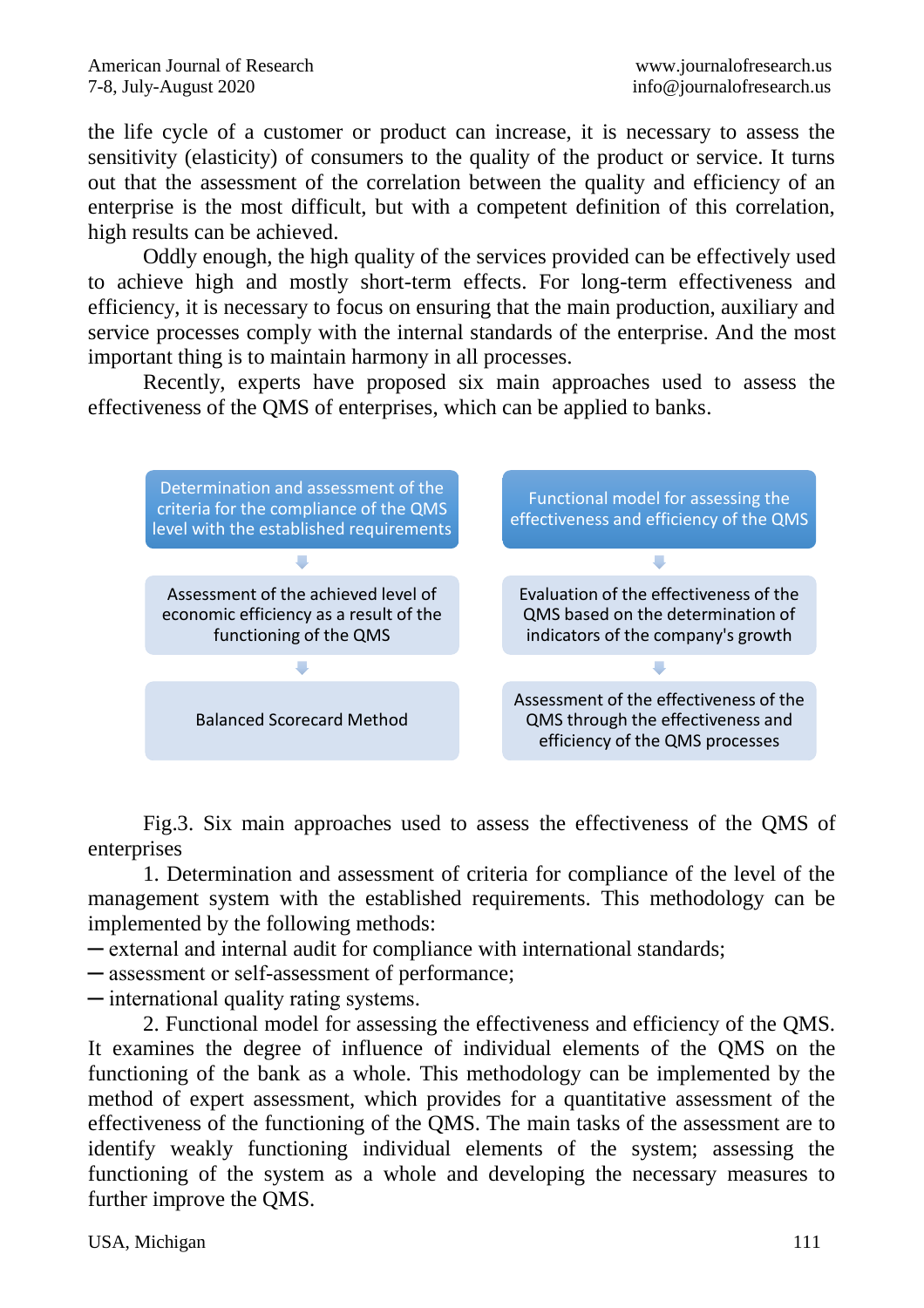3. Assessment of the achieved level of economic efficiency as a result of the functioning of the QMS. This methodology is based on standard methods for determining the economic efficiency of capital investments.

The main indicators are:

- *- economic effect = results - costs;*
- *- economic efficiency = results / costs;*

*- payback period = costs / benefits*

Accounting and management accounting data are used for the assessment. The static cost-effectiveness measures or discounted measures can be also used. In this regard, the objectivity of assessing the effectiveness of the QMS increases significantly.

4. Evaluation of the effectiveness of the QMS based on the determination of indicators of the company's growth. The methodology is based on a mechanism for measuring the most significant growth indicators for an enterprise as sales volume, profit, productivity, customer satisfaction, etc. This approach assesses not performance indicators, but the strategic role of the QMS in the long term. Since the effect of the functioning of any control system is by its nature synergistic, that is, the effect of strengthening the interaction and coordination between the elements of this system, the objective basis for its occurrence is the real interaction of the elements of the system. The synergistic effect characterizes an increase in the efficiency of activities as a result of integration, merging of individual parts into a single system due to the systemic effect. In this regard, the effectiveness of the QMS should primarily reflect the economic component of the enterprise. That is, it is required to establish a correlation between the implementation of the QMS and changes in the financial indicators of the enterprise $v$ .

5. The Balanced Scorecard method is usually used in strategic management and assessing the performance of an enterprise according to several different systems of indicators. This approach is aimed at studying the interests and degree of satisfaction of all interested parties in the activities of the enterprise. It finds the optimal balance in the quantitative ratio and the dynamic relationship of these interests.

6. Evaluation of the effectiveness of the quality management system through the effectiveness and efficiency of the QMS processes. When assessing performance, indicators are used that characterize economic performance, sometimes measured in monetary terms, which is necessary to assess the effectiveness of the process. Usually, efficiency is understood as the relationship between the result and the resources used, that is, the cost of the quality of the processes. These indicators show how resources are optimized and losses are eliminated when the desired result is achieved. To evaluate the effectiveness of a process, the costs of the process must be identified and classified. Comparison of economic performance and costs of the process makes it possible to calculate indicators of the effectiveness of the process.

The methodological approach to assessing the effectiveness of the QMS, compiled by the author by combining different assessment methods, seems to be very effective. First, we can offer a model for analyzing and assessing the effectiveness of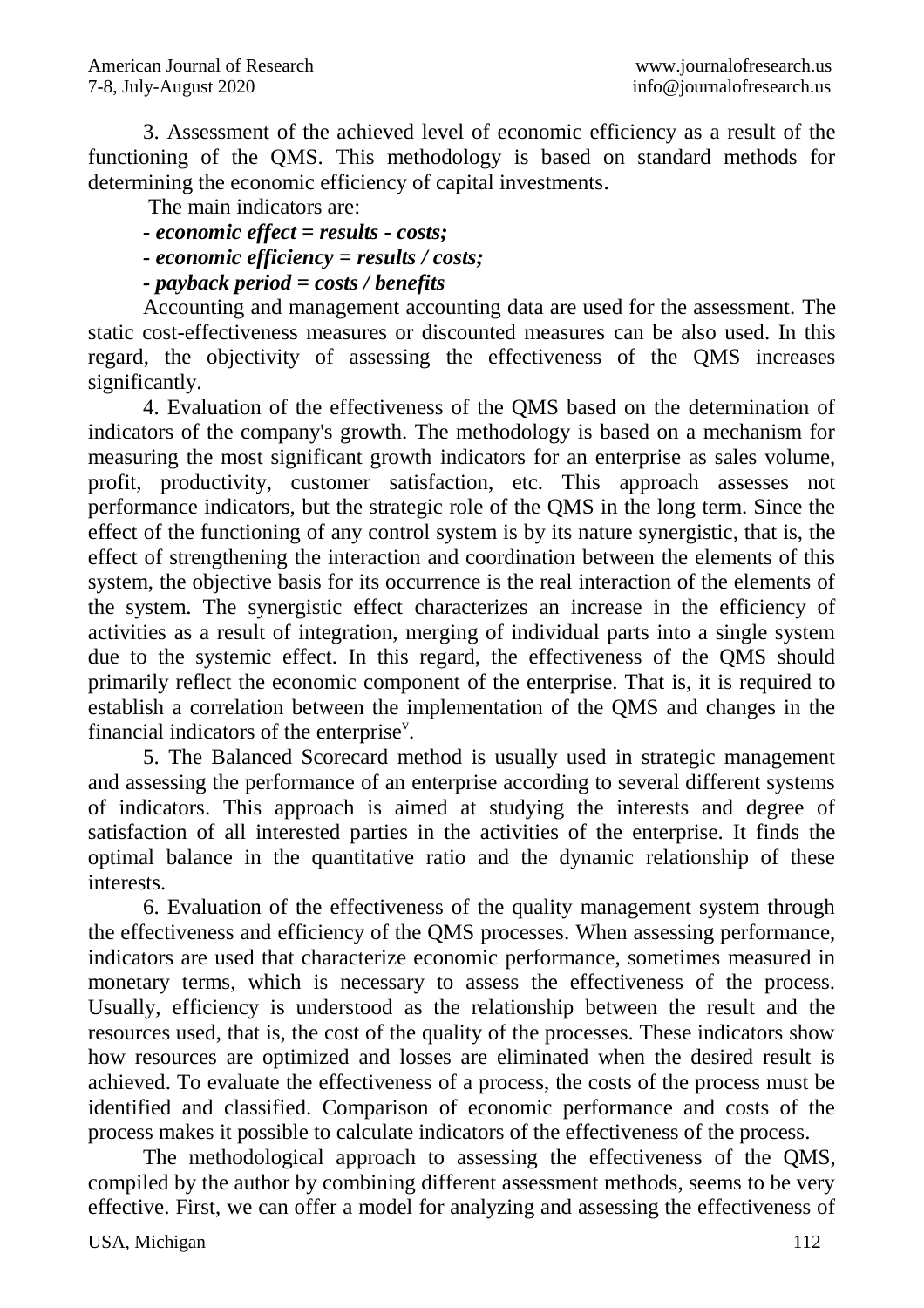the implementation of the QMS in banking, including the impact of the QMS on reducing operational risks.



Fig.  $\mathbb{N}$ <sup>o</sup> 4. Model for analysis and assessment

of the

implementation of QMS in banking

In this model of a comprehensive assessment of the effectiveness of the implementation of the QMS, the basic methods of analysis are used as a comparison of the results of certified and non-certified banks and a comparison of the results of banks before and after certification. For comparative analysis, as a rule, statistical, economic and financial data from publicly available information resources are used.

These methods can demonstrate objective data to analyze the effectiveness of the implementation of the QMS. And as an economic assessment itself, a number of tools and calculation can be used, which will allow to look more deeply and assess the state of the bank and make important decisions for the development of activities. We will reveal in more detail the tools for assessing the effectiveness of the QMS.

• Indicators of company growth - to assess intra-bank effects, it can be applied financial indicators such as costs per one ruble of manufactured products, return on assets, return on invested capital, return on sales and asset turnover, etc.

• Costs for quality - It can be see several options for calculating the economic assessment of the QMS developed and adapted by the author for the current requirements of banking.

**One-off and maintenance capital investments** for the implementation of the measures provided for by the QMS project into banking activities, are determined by the formula developed by the author:

## $K = EPR + CPEC + CCFRT + CATION$

*where EPR – estimated cost of the project (design, consulting, linking the QMS to banking);*

 $CPEC - (Infrastructure + Knowledge + Involved specialists + Means for monitoring$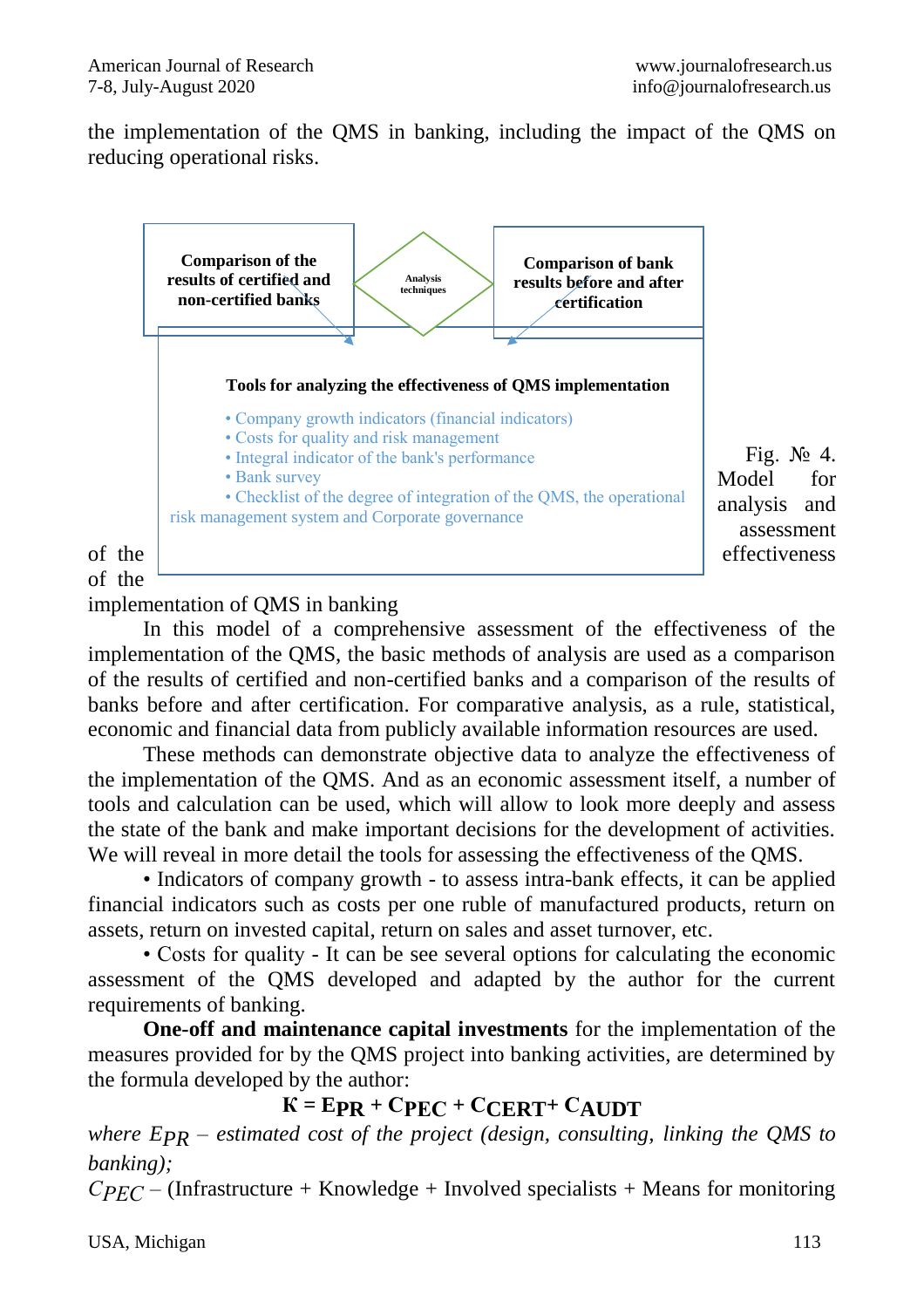#### measurements)

*-the cost of the necessary infrastructure and resources (IT infrastructure, office equipment, purchased programs and products, equipment to improve the quality of operations and ensure security)*

*-the cost of training personnel in QMS, risk management, audit, seminars and invited specialists to improve the qualifications of personnel within the QMS;*

*- the cost of involved specialists in risk management, QMS, audit who can carry out work once or repeatedly;*

*- the cost of tools for monitoring measurements, calibration of these equipment, which can be used to ensure the smooth operation of servers in banking;*

*СCERT - the cost of QMS certification is determined based on actual data - the average cost of services of certification bodies.* 

СAUDT*- cost of external audit (once a year)*

As can be seen in the formula, for the calculation of one-time and supporting capital investments for the construction, implementation and certification of the QMS, all inclusive costs must be provided. First of all, this data will give an idea of the forthcoming costs of standardization, in order to avoid unexpected costs, the ability to plan standardization in advance. When the bank knows exactly the approximate amount for the implementation of the QMS, it is possible to more accurately calculate the payback period of the standardization project. Also, evaluate the effectiveness of the functioning of the QMS.

In addition to possible cost estimates, negative quality costs can be proposed. This formula includes, on the one hand, the inevitable costs of control and quality assurance, on the other hand, losses from non-conformities. With this method, internal and external losses due to poor quality must be estimated.

The negative cost of quality can be calculated using the formula:

## $C_{\text{OLIAL}} = C_{\text{OPER}} + C_{\text{LOS}}$

Where  $C_{\text{OLAL}}$  - is the cost of quality in banking,  $C_{\text{OPER}}$  is the annual operating costs of the quality department and  $C_{\text{LOS}}$  is the annual loss from non-conformities.

- **Integral indicator of the bank's performance**  The author also proposes to use the formula in the form of a system of coefficients that will help characterize the qualitative indicators of the QMS efficiency, including the level of operational risks. It is proposed, by calculating a simple algebraic average, to calculate the integral indicator of the bank's performance and analyze the dynamics of its change since the start of the QMS implementation project.
- Quality factor an indicator calculated on the basis of data on inconsistencies in services in banks. This coefficient is calculated based on the maximum possible value of 1.0 and is a coefficient expressing the ratio of the number of quality services provided to the total number of services produced.
- The social satisfaction coefficient reflects the subjective assessment of the quality of services by consumers in banks. For a reliable assessment of this indicator, it is necessary that the organization has a system for collecting information on customer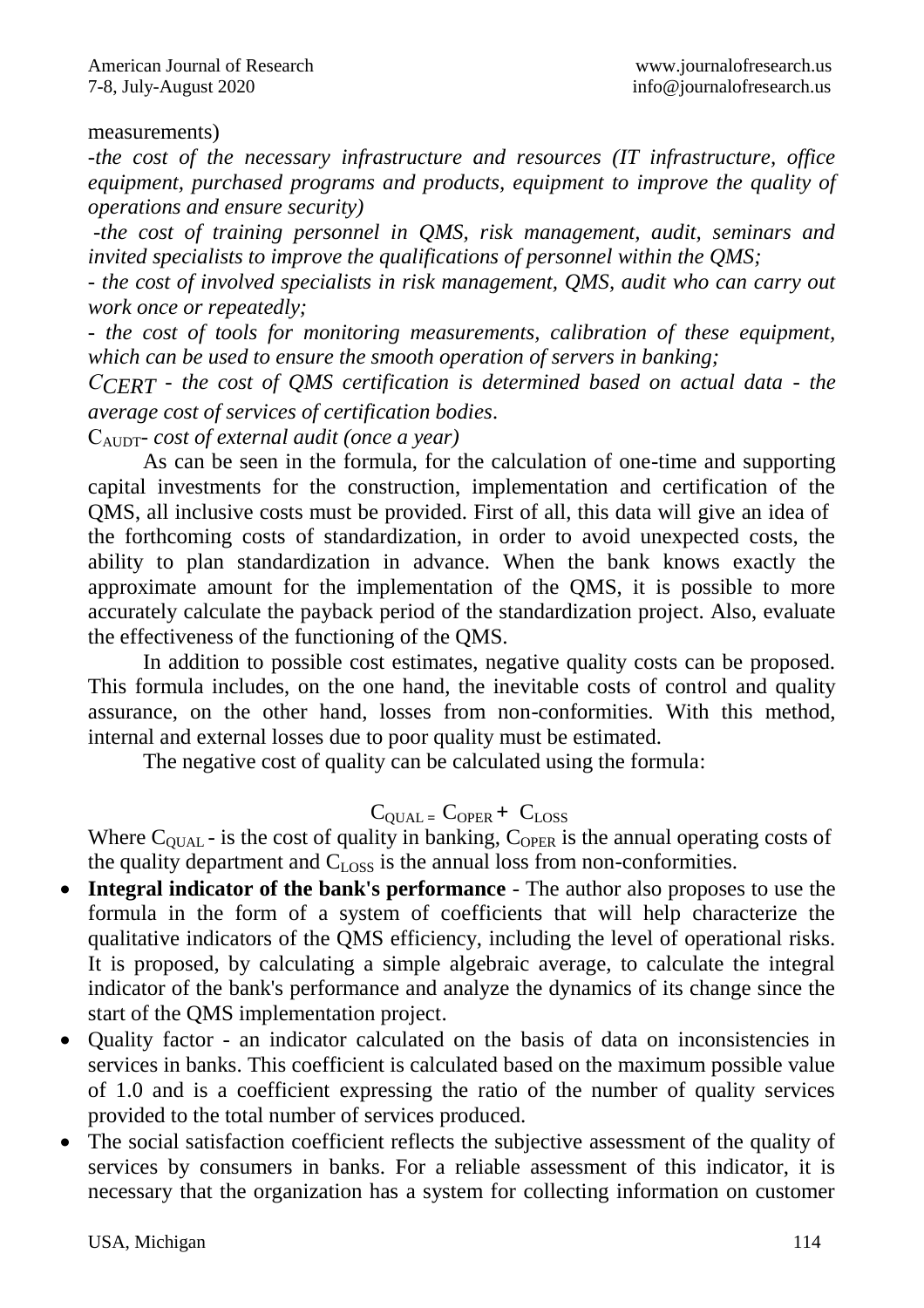satisfaction and analysis.

- Ratio of efficiency the ratio of average planned costs per service unit to actual costs in banking. The coefficient depends on the average cost of services and is largely determined by the level of qualifications of workers, their choice of technologies that are optimal in terms of rationalizing the use of resources.
- Risk level ratio calculated on the basis of planned and actual costs of operational risks.

As an integral indicator of the effectiveness of the QMS, the author calculated the algebraic average for all previously presented indicators. The formula for calculating the integral indicator is as follows:

# $K = \sqrt[3]{C_{\text{qual}}} \times C_{\text{soc}} \times C_{\text{effic}} \times C_{\text{rise}}$

where: *K - the integral coefficient of efficiency, Cqual - the coefficient of quality, Csoc the coefficient of social satisfaction, Ceffic is the coefficient of efficiency of resource use and Crisk is the coefficient of operational risks.* The dynamics of the integral coefficient of banking activity may show a trend towards an increase or decrease.

 • Checklist of the degree of integration of the QMS, operational risk management and corporate governance systems.

As a tool for identifying qualitative indicators of the effectiveness of QMS, the checklist of the degree of compliance of the integrated elements can be used with the requirements of the management system standards and the degree of integration of management and risk management systems. This checklist must be developed taking into account the priority requirements from the integration of systems and the requirements of the bank. Most importantly, the components of the checklist should be improved and revised by quality and risk specialists. And the results obtained can be useful for analyzing the economic effect of introducing risk management systems and QMS.

As mentioned above, to the methods of economic assessment of the QMS, mathematical and statistical methods of assessment, which are a more specific method, can be applied, but requires diligence on the part of the performers. Due to the many options for calculating the efficiency of an enterprise, the most suitable and affordable option must be chosen. An obvious advantage of the model for assessing the effectiveness of the implementation of the QMS is the combination of both qualitative and quantitative parameters of the effectiveness of the management system into a single system, which significantly increases the degree of objectivity of the assessment.

It can be concluded, that the approaches analyzed above to determine the effectiveness of the QMS reflect the variety of models, methods and assessment tools used in practice. In this case, each company can independently make a choice from this variety and find the most suitable set of tools. The main goal of this work is to show how the QMS functions in practice in a bank and brings significant benefits and advantages. **If we consider the economic effect, then the amount of additional benefits and savings after building a QMS in a bank is several times higher than**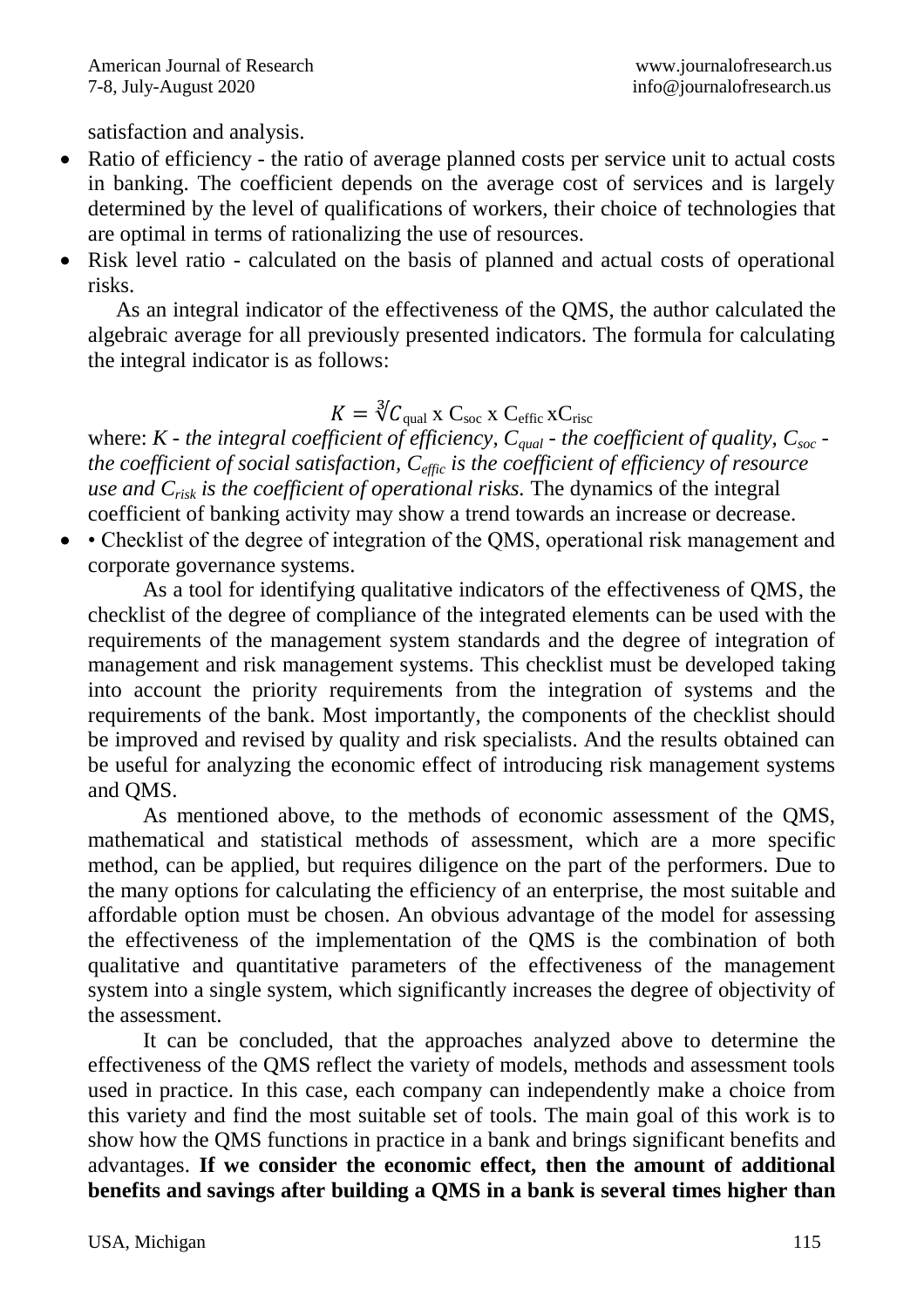**the costs of its construction and operation.** Of course, this is achieved primarily due to a significant reduction in the number of customer claims against the bank and the costs of their satisfaction, increased customer satisfaction, the influx of new customers and, accordingly, an increase in sales and service complexity. Most importantly, through standardization, control and monitoring, it is possible to significantly increase the efficiency of management with banking risks, namely operational risks that can be managed.

## **References**

- 1. Zlobina N.V., Fetisova O.V. Conceptual framework for the process development of the organization's quality management. Publishing house FGBOU VPO "TSTU", 2012.
- 2. Interconsult, The essence of the management system at manufacturing enterprises, Intercansalt 2017, available: http://www.iksystems.ru/a387/2015
- 3. Ilyenkova S. D. Quality Management, available: http://www.studfiles.ru/preview/3320394/ 1998.
- 4. Kozitsina N.V., 2005, World evolution of quality management, available: http://quality.eup.ru/MATERIALY11/qmir.htm
- 5. Electronic fund, 2017, Interstate QMS standard, available: http://docs.cntd.ru/document/gost-iso-9001-2011
- 6. Afuah A. Business Models: A Strategic Management Approach. McGraw-Hill, 2003. - Ch. 13. Corporate Social Responsibility and Governance. P. 134.
- 7. Makarova O. 2014., Legal support of corporate governance in joint-stock companies with state participation, Abstract, St. Petersburg
- 8. Versan V.G., Chaika I.I. Product quality management systems. M .: Publishing house of standards. 2009.150s.7)
- 9. Steinbercher A. G., 2013, The role of the banking system in a market economy, No. 14-1, Economic sciences, NovaInfo, 2017, http://novainfo.ru/article/1640
- 10.Tsivinyuk, R.A., 2014, Economic Library, 2017, Harmonization of quality management systems for banking services with international standards, available: http://economy-lib.com/garmonizatsiya-sistemy-menedzhmenta-kachestvabankovskih-uslug- s-mezhdunarodnymi-standartami # ixzz4yP2g8FqH
- 11.Interkansalt, 2018, QMS in the banking sector correct construction, Available: http://www.iksystems.ru/a178/
- 12.Lobacheva T.A., Syulyargina A.Yu. Assessment of the quality of banking services. Ekaterinburg, 2008 .-- 229 p.
- 13.Troshin V. A., 2014, Evaluation of the efficiency of a commercial bank. Innovative economy: materials of the Intern. scientific. conf. https://moluch.ru/conf/econ/archive/130/6110/
- 14.Rabadanova D.A., 2011, Methods for assessing the effectiveness of banking activities of regional credit organizations, Financial credit system, Dagestan
- 15.Zenchenko S.V., 2008, Methodological bases of risk management in the formation of the financial potential of the region, Available: http://www.rppe.ru/wpcontent/uploads/2010/02/zenchenko-sv.pdf
- USA, Michigan 116 16.Popova G.S. Analysis of the financial condition of a commercial bank. - M .: Finance